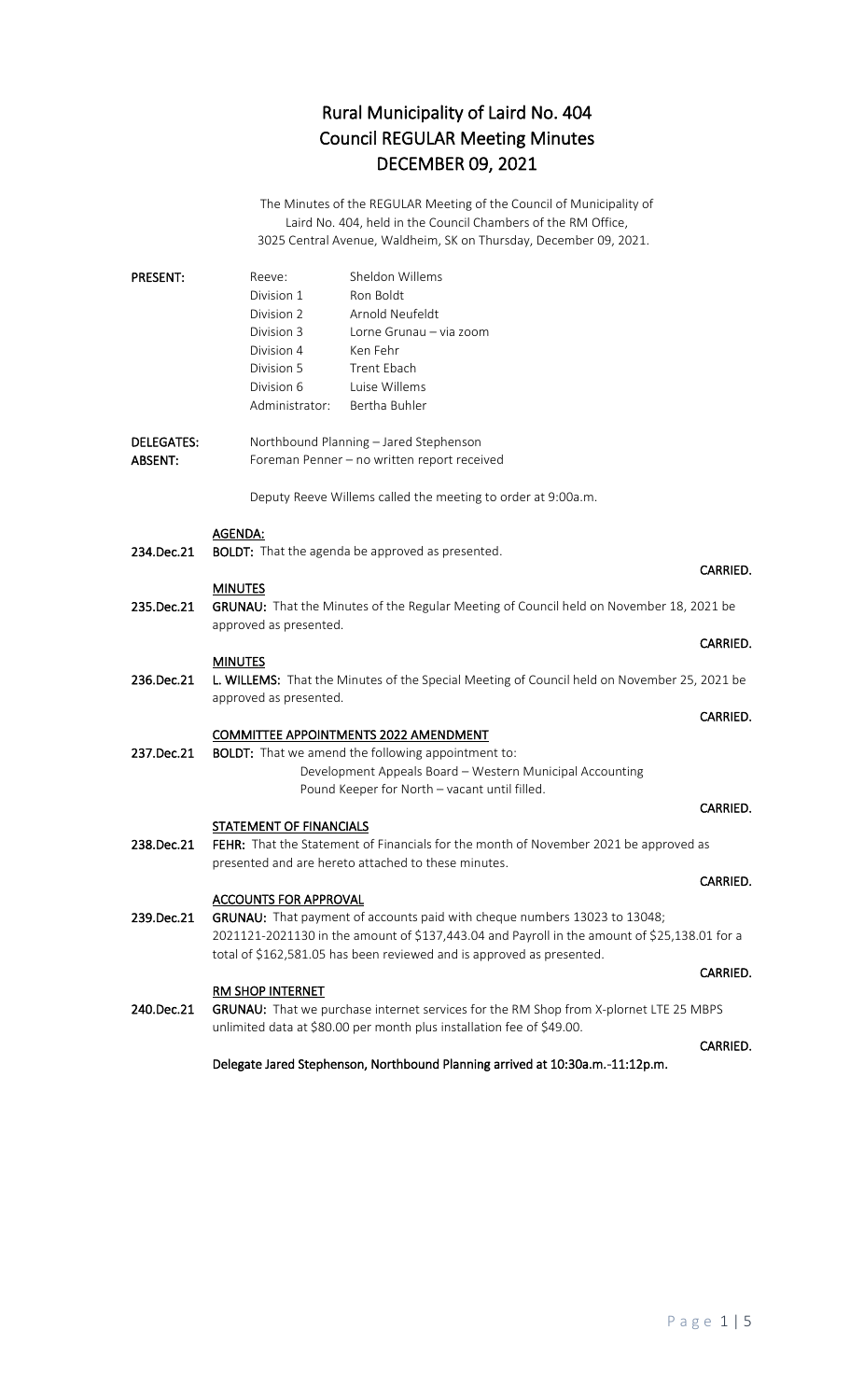## Rural Municipality of Laird No. 404 Council REGULAR Meeting Minutes DECEMBER 09, 2021

## OCP BYLAW AMENDMENT BYLAW NO. 09-2021

241.Dec.21 EBACH: That Bylaw No. 09-2021, being an amendment to Bylaw No. 5-2008 Official Community Plan, be read for the First Reading.

### 1. SUBSECTION 3.11: RURAL OBJECTIVES AND POLICIES, NATURAL HAZARD LANDS: FLOOD AND SLOPE INSTABILITY, is amended by:

### a. Deleting clause 3.11.2 and replacing it with the following:

3.11.2 New development in areas that contain natural hazards related to slope instability, erosion, subsidence, or other similar geotechnical risks, may be restricted or prohibited.

- a) Where development permitting is required, the subject land and proposed development must be deemed suitable for development and assessed as necessary to the satisfaction of the Municipality.
- b) Where permitting is not required, the developer and/or landowner will be responsible for assessing or mitigating geotechnical risks in accordance with this Bylaw, the Zoning bylaw, any provincial requirements, and may be subject to enforcement.
- c) For areas adjacent to the North Saskatchewan River Valley, Reference Map #4 shall provide guidance as to when geotechnical considerations are a relevant factor related to the use of land. The level of assessment or investigation required will be based on evaluation of the site-specific circumstances and will be identified in the Zoning Bylaw."
- b. Deleting clauses 3.11.7 and 3.11.8, and replacing them with the following: "

3.11.7 Multi-parcel Residential development is not encouraged on Natural Hazard Lands regardless of determination of suitability though design, development standards, or mitigative measures. Where land use redesignation is required, Council will consider whether the development is in the best interests (social, economic, environmental, and administrative) of the Municipality. 3.11.8 Development which is agricultural, non-permanent, and which cause minimal disturbance are preferred in natural hazard land areas provided they are suitable for the subject land."

CARRIED.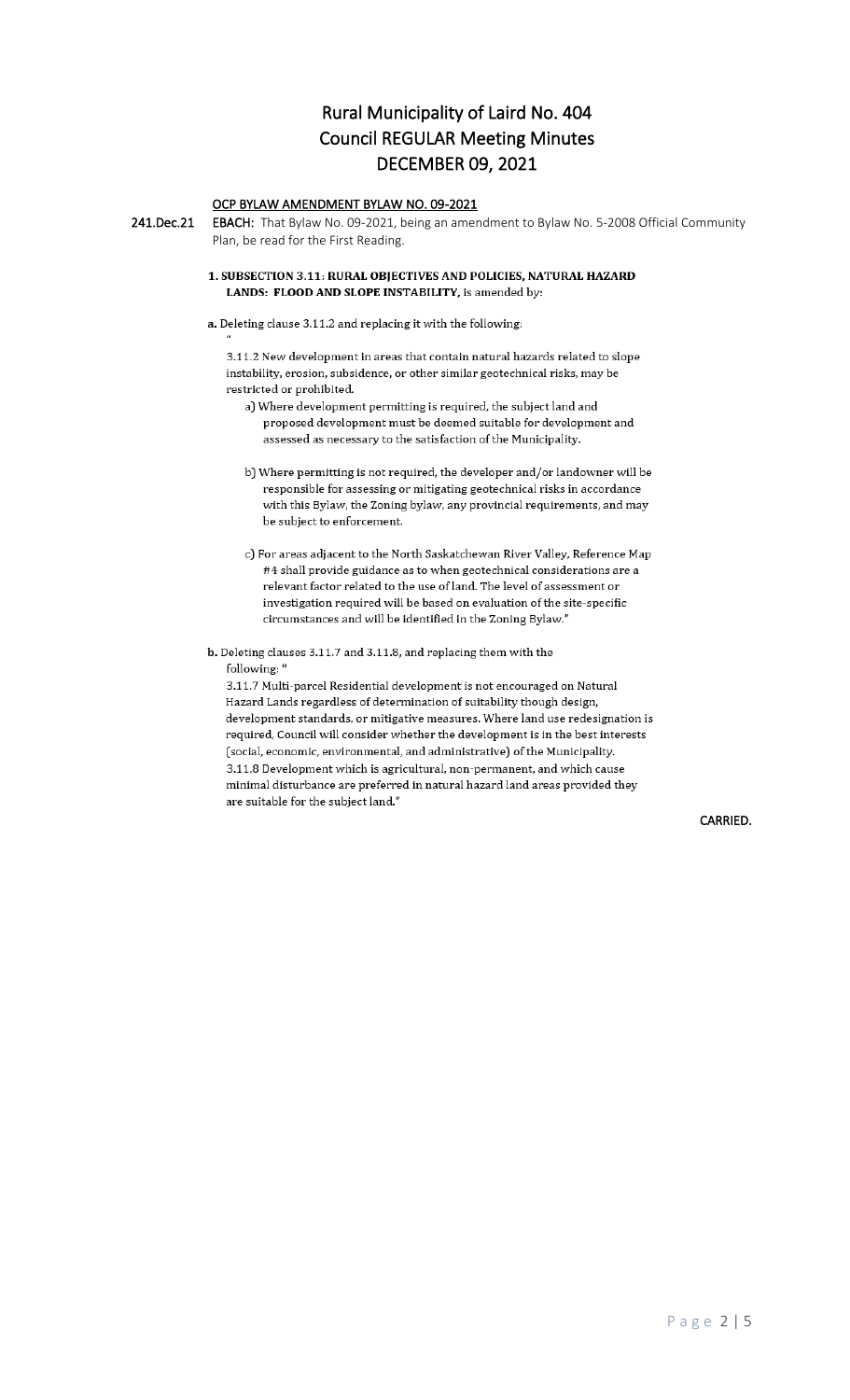## Rural Municipality of Laird No. 404 **Council REGULAR Meeting Minutes DECEMBER 09, 2021**

## ZONING BYLAW AMENDMENT BYLAW NO. 10-2021

242.Dec.21 L. WILLEMS: That Bylaw No. 10-2021, being an amendment to Bylaw No. 6-2008 Zoning Bylaw, be read for the First Reading.

- 1. SECTION 3: GENERAL REGULATIONS, is amended by deleting clauses 3.29 3.33, including Figure 1, in their entirety and replacing them with the following: '
	- 3.29 Development proposed on lands identified as being potentially hazardous with respect to stability, flooding, erosion, drainage, or other natural hazards shall be assessed as part of the application process for safety and suitability of development. Where, in the view of the Municipality, suitability cannot be determined independent of additional supporting information such as topographic information, assessment or investigation by a certified professional, the Municipality may require additional information to complete an application. Any costs related to a request for additional information will be those of the proponent.
	- 3.30 Determination of development or site suitability and the level of supporting information, geotechnical assessment, or investigation required, shall be based on the following principals:
		- a. The nature of the proposed development (e.g., permanent, semi
			- permanent, moveable, etc.);
		- b. the ability of the Municipality to ensure suitable development independent of supporting information;
		- c. Potential negative effects on adjacent lands;
		- d. Disturbance and loading effected on a slope (including excavation, placement of fill, landscaping, and road or access construction);
		- e. Natural and proposed alteration of drainage patterns; f. Known concerns or constraints related to slope stability in the vicinity or on similar land formations, visual observation of instability, erosion, and slope saturation issues, warranting further investigation; and
		- g. Appropriate seasonal timing of visual observation.
	- 3.31 The Development Officer may impose special conditions, such as but not limited to, engineered footings and foundations, flood-proofing, drainage, or suitable septic systems in an effort to protect against geotechnical instability, erosion, flooding, and environmental preservation. Standards and conditions may be registered to title in the land titles system using the appropriate legislative tool at the cost of the proponent.
	- 3.32 Subject to any more stringent requirement imposed by a provincial development standard to minimize natural hazards to people and property, the removal of trees and vegetation on lands within 20 meters of any watercourse, waterbody, escarpment or of the crest of a slope greater than 15%, shall not be permit exempt, and shall require the approval of the Municipality and may be subject to determination of suitability.
	- 3.33 No permanent development shall be sited on lands within the 1:500 flood design elevation plus a freeboard of 0.5 meters and must be flood-proofed in accordance with provincial regulation.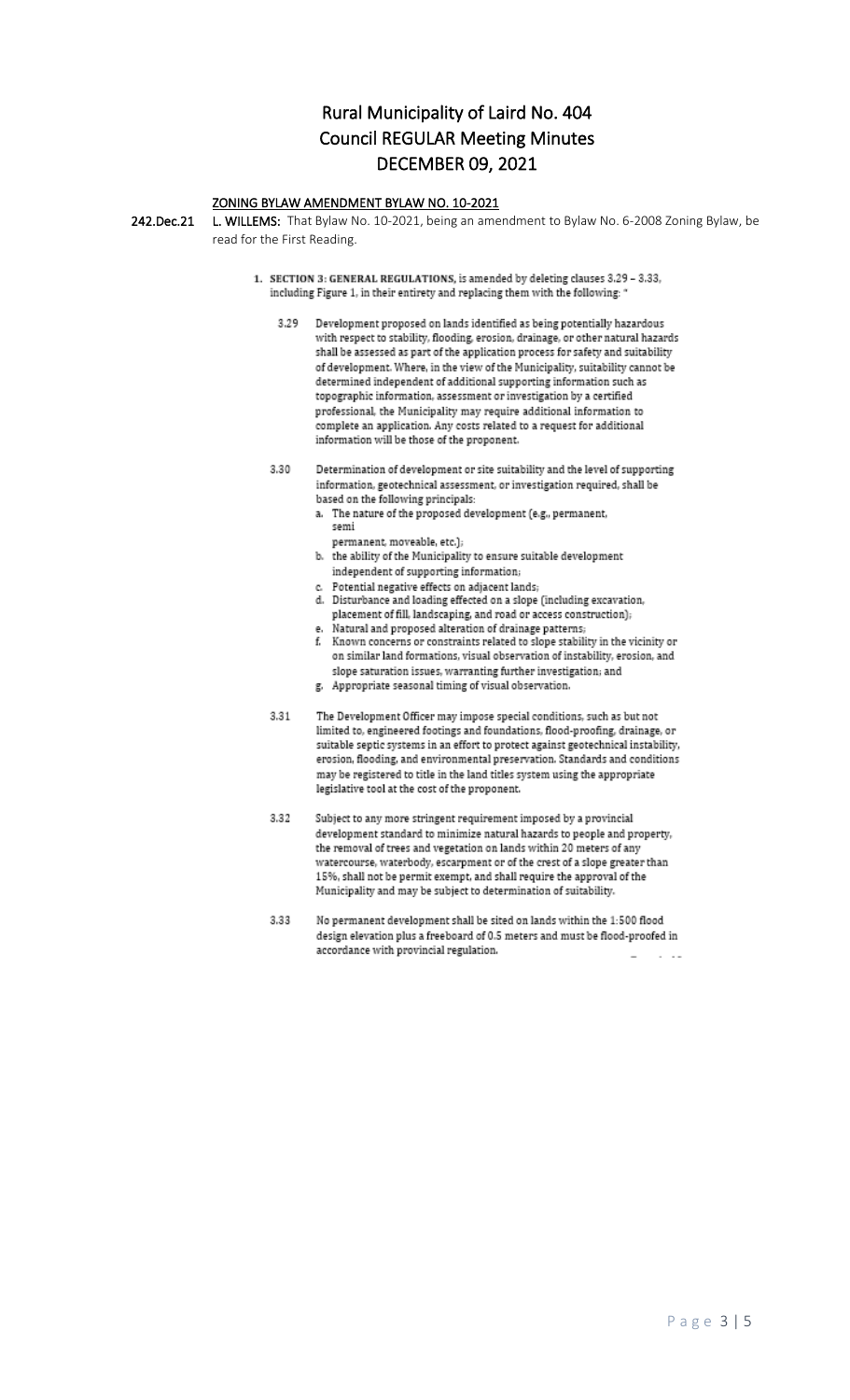## Rural Municipality of Laird No. 404 **Council REGULAR Meeting Minutes DECEMBER 09, 2021**

### First Reading cont'd.........

ŀ

2. SECTION 5: ZONING DISTRICTS, SCHEDULE I: EROSION AND SLOPE INSTABILITY

OVERLAY (SI), is deleted in its entirety and replaced by the following:

### SCHEDULE 1: EROSION AND SLOPE INSTABILITY OVERLAY (SI)

#### Purpose and Intent:

The Intent of this Overlay Area is to restrict development in areas that are considered hazardous for development for reasons of excessive soil erodibility and/or ground instability. The following regulations are intended to apply supplementary standards for development in areas designated as having potential for instable soil conditions due to erosion or excessive slopes.

#### 1.0 Defining the Area:

- 1. No new development shall be permitted in any readily eroded or unstable slope area if the proposed development will be affected by or increase the potential hazard presented by erosion or slope instability without supporting geotechnical assessment or evaluation.
- 2. For the purpose of this Bylaw, the area considered to present potential erosion and/or slope instability hazard includes but is not limited to the slopes of the North Saskatchewan River Valley and its tributary creeks and gullies extending from the edge of the flood plain in the valley, to the ridge of the slope at the top, plus a setback of 100 meters.
- 3. The Municipality may require a surveyor to determine where this line or crest of valley is located at the developer's expense and development will be set back from that line at all points.
- 1.1 Allowable uses:
	- All uses listed by the underlying zoning district subject to any hazard lands policies and general regulation of the Municipality, or higher order of .<br>government.
- 1.2 Supplementary Regulations, Requirements, and Evaluation:
- 1. The Municipality shall first endeavor to assess specific development permit applications based on the specifics provided in the application and any additional materials voluntarily provided by the applicant.
- 2. Where the Municipality can independently determine the suitability of development based on the information supplied by the applicant and upon cursory and/or visual inspection, notwithstanding GENERAL ADMINISTRATION 2.3, the application shall be referred to Council for review<br>ADMINISTRATION 2.3, the application shall be referred to Council for review<br>and approval, to be evaluated solely on the grounds of geotechnical suitability.
- 3. Where the Municipality cannot independently determine the suitability of development based on the information supplied by the applicant and upon cursory and/or visual inspection, the following shall apply
	- a. Any application for a development permit on any parcel of land that lies wholly or partially within an area designated in the Slope Instability Overlay Area (SI), must be accompanied by a detailed site analysis prepare recording a measurement of province of Saskatchewan. The site<br>analysis shall indicate topography, surface drainage, geological, and<br>geotechnical conditions at the site of the proposed development and related to the conditions of the general area as they relate to slope instability and erosion hazards.
	- b. The geotechnical engineer shall answer the following questions:
		- Will the proposed development be detrimentally affected by natural i. erosion or slope instability?